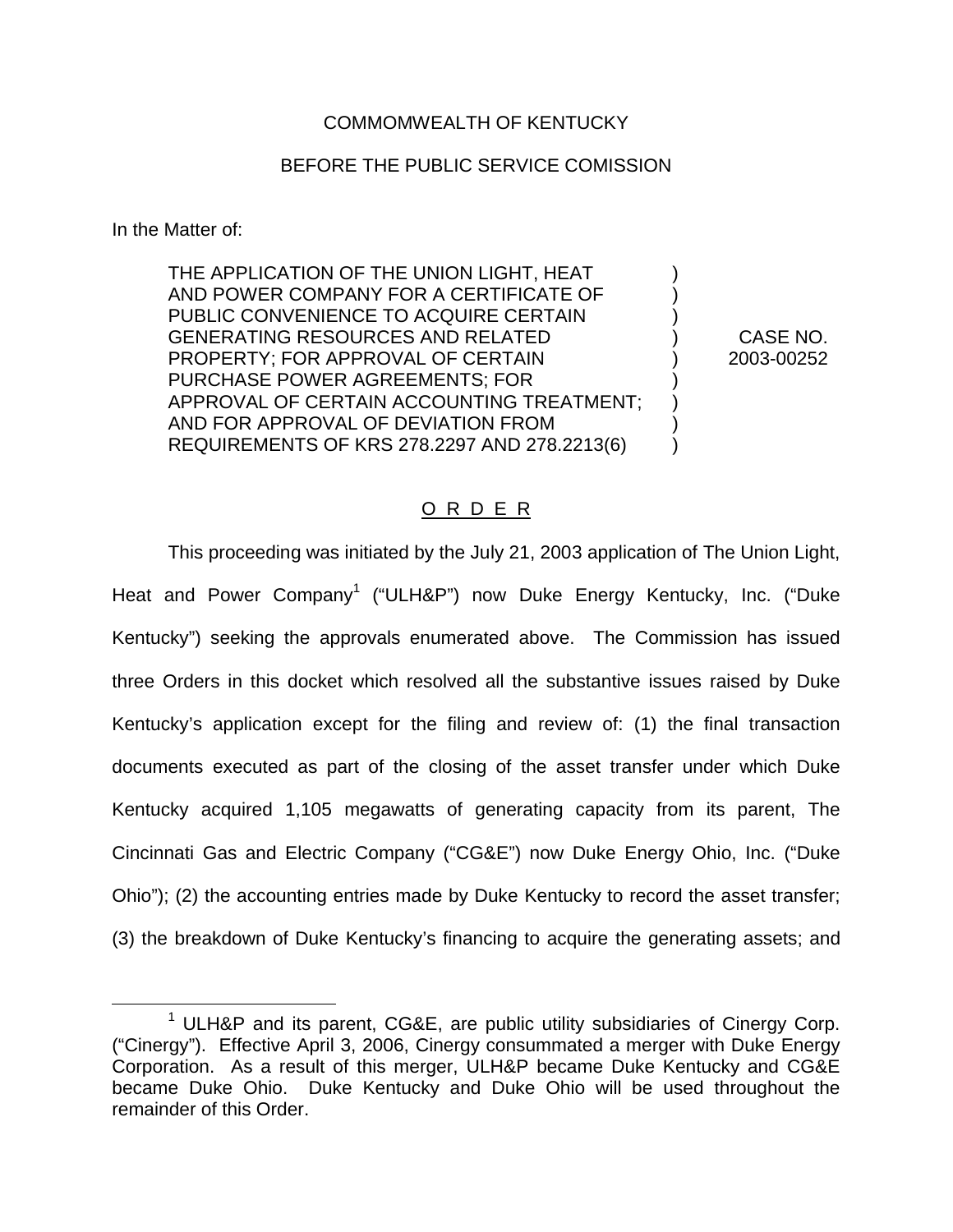(4) the Back-up Power Supply Agreement ("PSA") under which Duke Kentucky would receive power from Duke Ohio when its newly-acquired generation is not available to meet its system demand.

Duke Kentucky filed the final transaction documents, accounting entries and financing information with the Commission May 30, 2006. In its March 29 and April 13, 2006 filings with the Commission, Duke Kentucky explained how recent changes in the Federal Energy Regulatory Commission's ("FERC") code of conduct rules on affiliate transactions prohibited it from entering into a PSA with its parent, Duke Ohio, without a competitive bidding process.<sup>2</sup> In its March 29, 2006 filing, Duke Kentucky also discussed its experience under the Midwest Independent System Operator's ("MISO") Day 2 energy market, which provides for a market clearing price and joint dispatch of all generating resources participating in the MISO market. In that filing, Duke Kentucky stated its belief that obtaining back-up power from the MISO Day 2 energy market was the best alternative to its original proposal to enter into a PSA with Duke Ohio. Subsequently, at a March 30, 2006 informal conference and in its April 13, 2006 filing, Duke Kentucky stated that it would propose a substitute arrangement for its back-up power supply in its upcoming general rate case.

Duke Kentucky filed Case No. 2006-00172,<sup>3</sup> its general rate application, on May 31, 2006. In that application, Duke Kentucky stated that it was in the process of

 $2$  The issue of a PSA was also discussed at a March 30, 2006 informal conference in this proceeding. A memorandum summarizing the conference was filed in the record of this case on April 12, 2006.

<sup>&</sup>lt;sup>3</sup> Case No. 2006-00172, Application of The Union Light, Heat and Power Company d/b/a Duke Energy Kentucky for an Adjustment of Electric Rates, final Order dated December 21, 2006.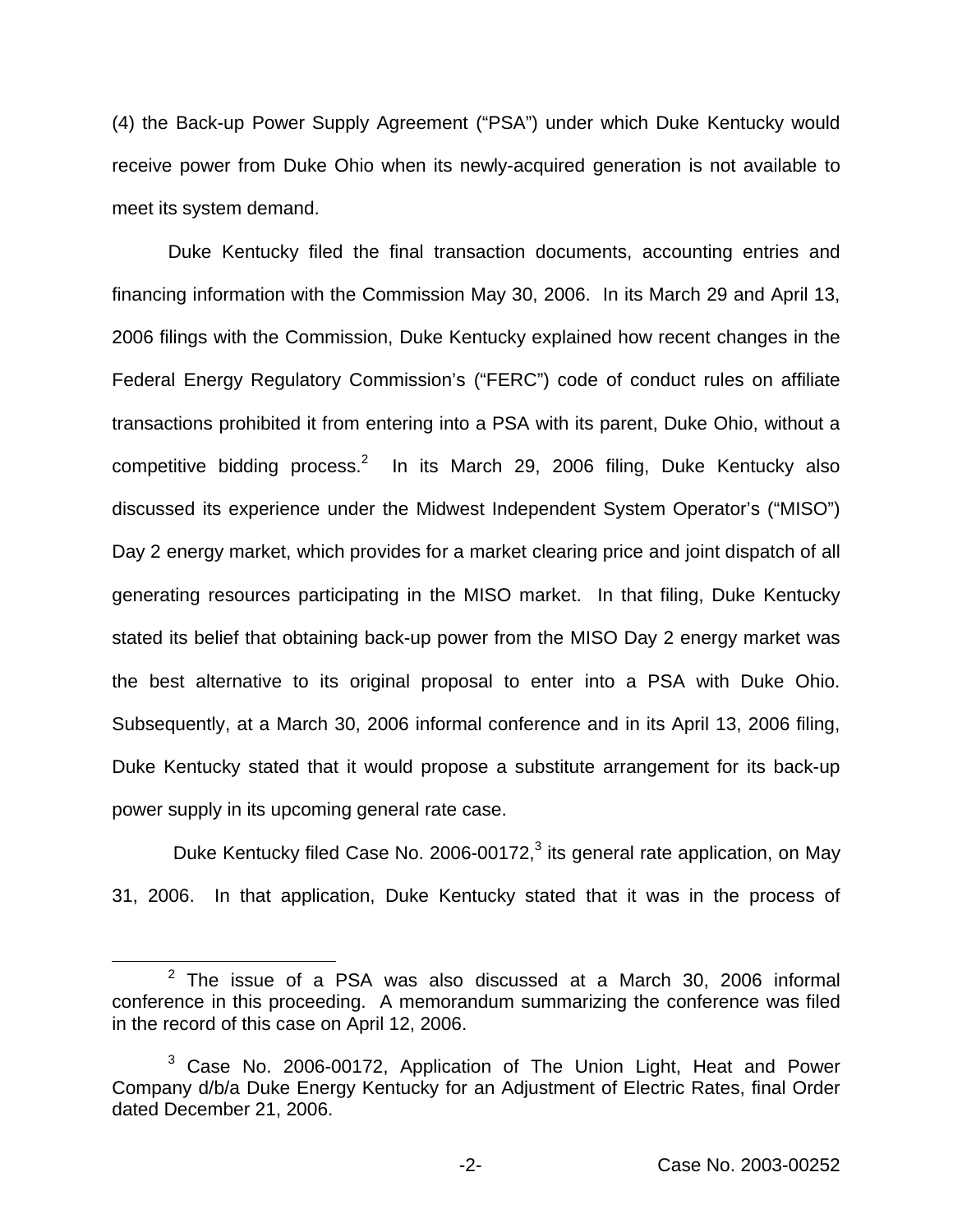conducting a competitive bidding process for a variety of supply options. However, there has been no final resolution of the issue of a back-up power supply arrangement as part of Case No. 2006-00172. The parties to that case filed a unanimous settlement agreement with the Commission on October 27, 2006. Under the terms of that agreement Duke Kentucky will continue to use its best efforts to procure a back-up power supply and obtain FERC approval thereof, if necessary, as soon as possible. The agreement further states that Duke Kentucky will file its back-up supply plan with the Commission as soon as the plan is completed but in no event later than at the time of making its March 2007 Fuel Adjustment Clause ("FAC") filing.<sup>4</sup>

#### **DISCUSSION**

The final transaction documents filed with the Commission include, among other things, the following items for the three generating assets – East Bend Unit 2, Miami Fort Unit 6, and Woodsdale Units 1 through 6 – which Duke Kentucky has acquired from Duke Ohio: (1) asset transfer agreements; (2) property deeds; (3) bills of sale; (4) easements; (5) various assignment agreements and assignment & assumption agreements; (6) lease and sublease agreements for various common facilities of Miami Fort Units 5, 6, 7, and 8; and (7) various agreements concerning the operation and fuel supplies at the Woodsdale Units. These documents are in addition to various other transaction documents that Duke Kentucky has previously filed with the Commission.

The accounting entries reflect the book value of the assets, capital and liabilities transferred from Duke Ohio to Duke Kentucky as part of Duke Kentucky's acquisition of

<sup>4</sup> Duke Kentucky submitted its back-up supply plan to the Commission for approval on January 23, 2007. See Case No. 2007-00044, Back-Up Power Supply Plan of Duke Energy Kentucky, Inc.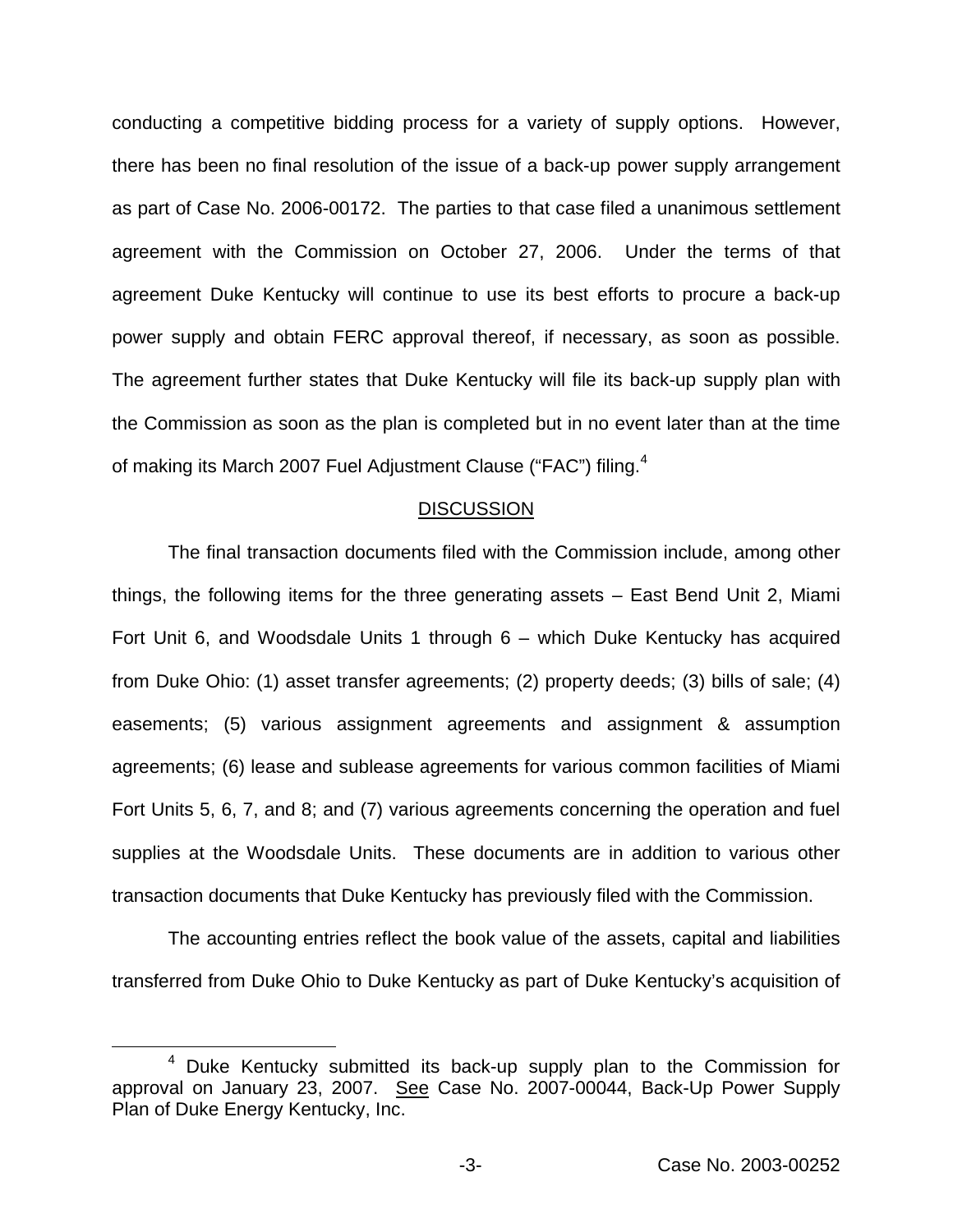the generating assets identified above. The entries also reflect how the assets, capital and liabilities have been recorded by Duke Kentucky on its books of account.

The accounting entries and financing information reflect Duke Kentucky's assumption of long-term debt and payables of Duke Ohio associated with the acquisition of the generating assets. They also reflect the equity contribution provided by Duke Ohio as the parent company of Duke Kentucky and the long-term financing arrangements in which Duke Kentucky entered in conjunction with its purchase of the aforementioned generating assets.

The unanimous settlement agreement filed in Duke Kentucky's electric rate case, Case No. 2006-00172, has received Commission approval. Duke Kentucky filed its back-up supply plan on January 23, 2007, pursuant to the terms of that settlement agreement. The Commission will examine the terms and conditions of the back-up supply agreement in Case No. 2007-00044.

#### FINDINGS AND ORDERS

Based on the evidence of record and being otherwise sufficiently advised, the Commission finds that:

1. The transaction documents, accounting entries, and financing information filed by Duke Kentucky on May 30, 2006 have been reviewed and are accepted as satisfying the filing requirements previously established by the Commission in its June 17, 2005 Order in this proceeding.

2. The matter of a back-up power supply arrangement for Duke Kentucky has not been resolved in this proceeding, nor was it resolved in Duke Kentucky's rate case, Case No. 2006-00172. However, the unanimous settlement agreement submitted